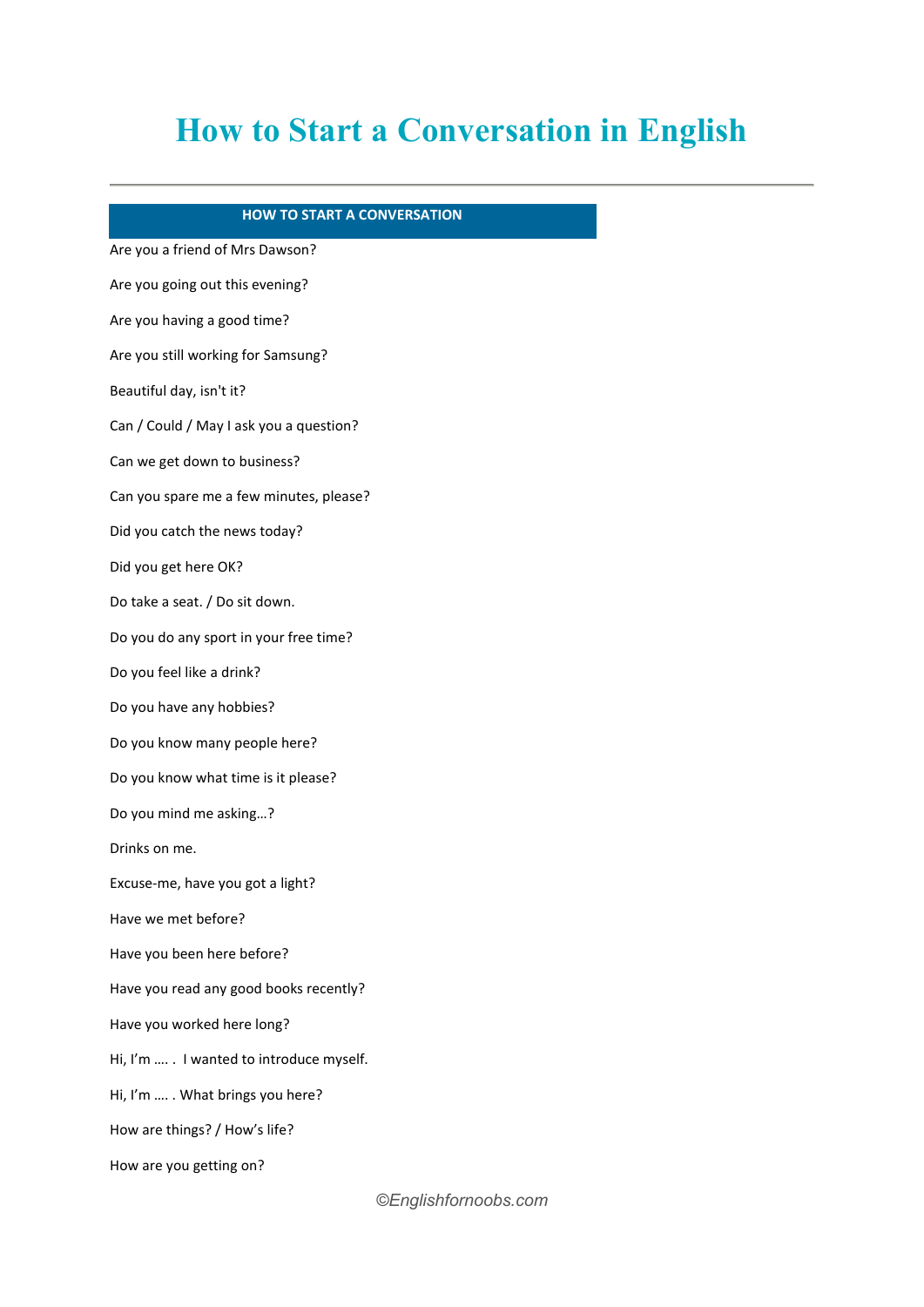How did you become a dentist? How do you know her? How old's your baby? How was the traffic this morning? How was the weather in London when you left? How's business? How's business? [informal] I almost didn't recognize you! I like your bag! I love the coffee here. Have you tried it before? I love your dress. Can I ask where you got it? I really like your new hairstyle. I'd like to talk to you. Is everything OK? Is this your first visit here? Isn't it a lovely day? It looks like it's going to snow. It's been a long time, hasn't it? / Long time no see! It's good to see you again! Looking forward to the weekend? Lovely day today, isn't it? Lovely weather, isn't it? Nice day, isn't it? Nothing wrong, I hope? Please come in. / Come in please. Please take a seat Pretty nice place, huh? There's something I want to tell you. What advice can you give me? What are you happy about?

*©Englishfornoobs.com*